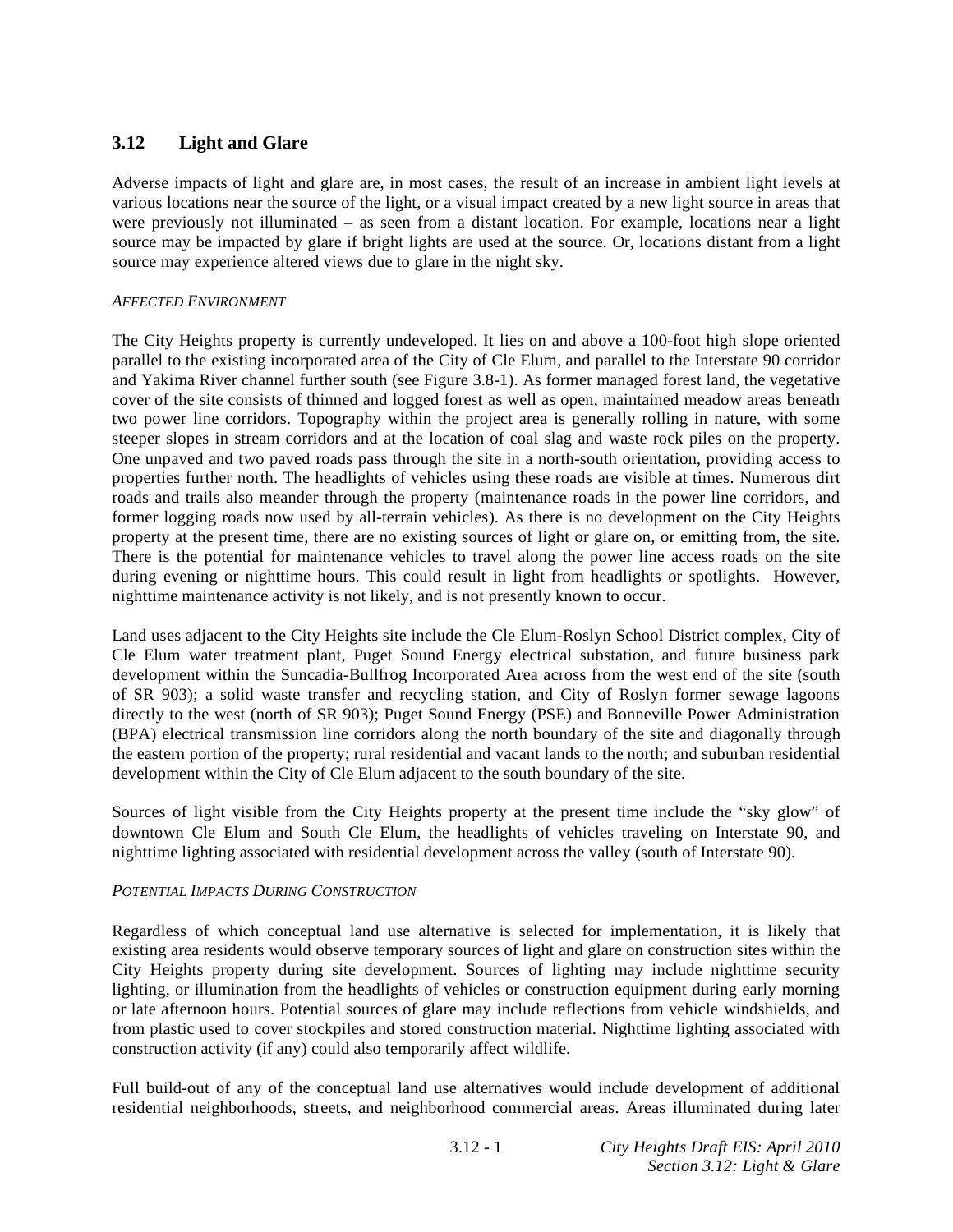phases of construction on the City Heights site would potentially be seen from established neighborhoods or commercial areas within the project, as well as from off-site locations.

Under the No Action Alternative, there would be no construction on the City Heights site in the nearterm, and thus no construction-related light or glare.

### *POTENTIAL DEVELOPED-CONDITION IMPACTS*

Site planning for the City Heights Planned Mixed-Use development was in a conceptual phase at the time of this writing. Alternative land use plans schematically depict possible locations and features of various elements of the project that likely will produce light and glare, such as residential neighborhoods, commercial areas, and street corridors. No final determinations had been made at the time of this writing as to the specific layout or size of various built features, the type and size of lighting fixtures, or landscape plantings to be used for screening. Consequently, the light and glare impact analysis is qualitative and somewhat generalized.

Development of any of the conceptual land use alternatives would introduce a substantial number of new sources of light and possible sources of glare that would be generated from several different sources. Lighting from new residences (interior and exterior lights); neighborhood commercial areas; street lights; windows and vehicle windshields; the lights of vehicles traveling on collector roads and residential access roads; and pedestrian-oriented lighting along sidewalks and in public amenity areas may contribute to a combination of light and glare throughout the City Heights development. These effects would likely be most visible from across the valley (south of the Yakima River). The proposal to retain an existing natural buffer (20 to 80 feet in width) along much of the south boundary of the site, with development set back from the top of the slope in many areas, should minimize light and glare effects in existing residential neighborhoods down-slope from the City Heights development. Areas with higher residential densities and nodes of neighborhood commercial development are proposed to be centrally-located on the upper plateau, furthest from existing single-family home neighborhoods (see Figures 2.6-1 through 2.6-3 in Draft EIS Chapter 2). New or extended roads for access to the site would result in increased light from vehicles traveling at night on these roads.

Over the 6- to 12-year build-out of the City Heights development, there would be an increase in nighttime sky glow associated with increasing urbanization of the site and within the City of Cle Elum as a whole.

There would be no new sources of light or glare on the site under the No Action Alternative if no development were to occur on the property at this time. Existing sources include lights and potential reflection from all-terrain vehicles that use the site for recreation, and from electrical transmission line maintenance vehicles.

#### *MITIGATION MEASURES*

*Mitigation Measures Included in the Development Proposal*. The City Heights conceptual land use plans do not yet describe a lighting proposal. These would be evaluated during review of site-specific development proposals. The applicant proposes to minimize the amount of glare, light trespass and sky glow generated by lighting from residential neighborhoods, commercial areas, vehicular and pedestrian corridors through a combination of measures. Representative measures may include:

- State-of-the-art lighting system components and controls used for maximum efficiency and effect.
- Light fixture shielding systems to emit light down to areas intended to be illuminated, and not into surrounding areas of the community.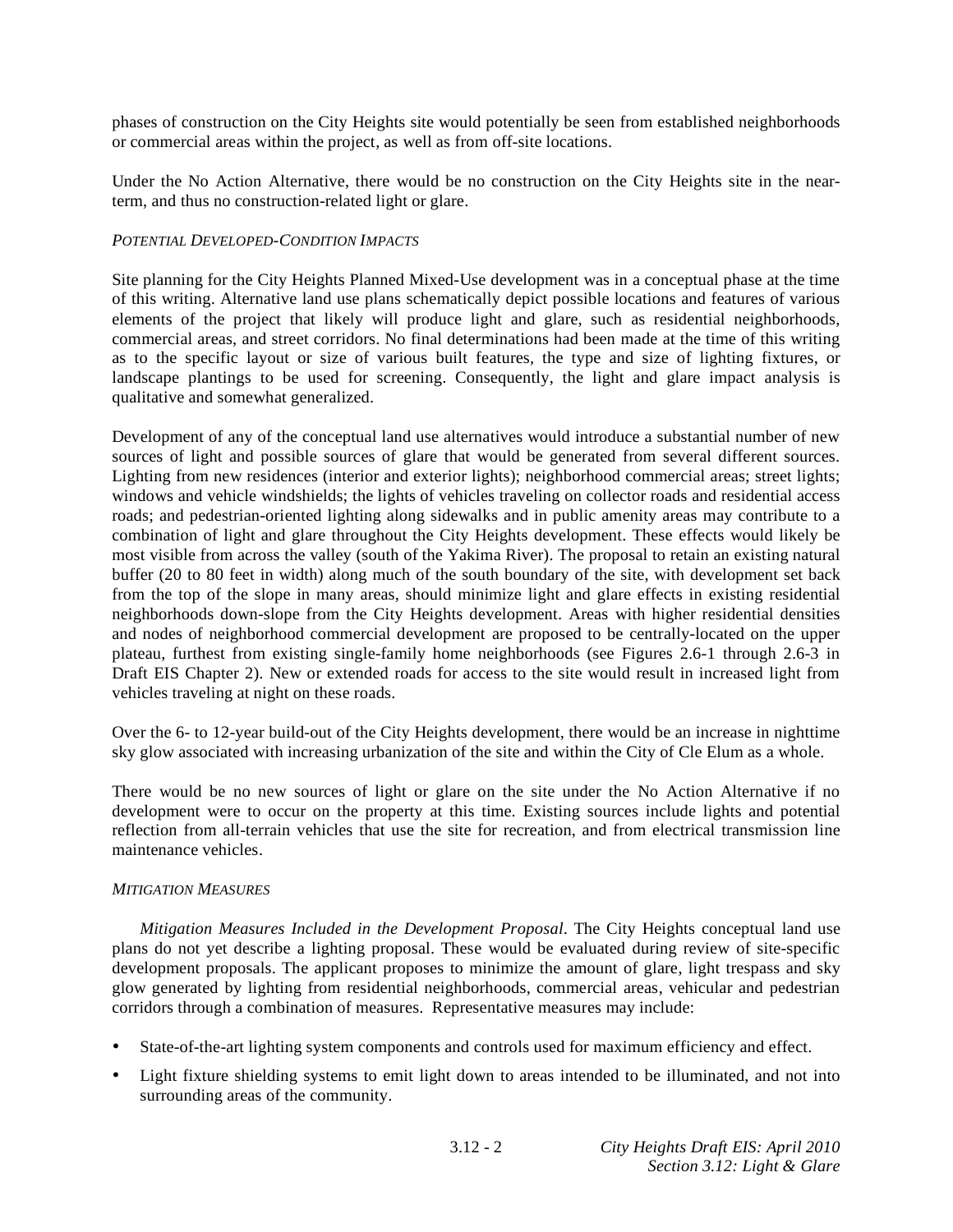- Use of lighting design principles that focus on appropriate selection of fixtures, levels of lighting, and mounting heights to limit "light spillage" off-site.
- Appropriate selection of painted or treated surfaces for standards and fixtures to minimize the amount of reflected light glare generated.
- Preserving a perimeter buffer of existing vegetation to the extent practicable, and restoring cleared areas with landscape plantings to provide visual screening where needed.

*Applicable Regulations*. The Cle Elum Municipal Code and the Development Agreement to be negotiated between the City and the project proponent will address lighting requirements with the intent to ensure efficient, aesthetically-pleasing, and non-intrusive lighting throughout the City Heights development. Submittal requirements for Planned Mixed-Use development approval include a lighting plan that provides sufficient illumination without significantly diminishing the ambient darkness of the rural setting (CEMC Chapter 17.45):

- Outdoor lighting shall be designed so as not to direct light and/or glare on public roadways and/or neighboring properties.
- All outdoor lighting shall be full cut-off with the light fully shielded to reduce unnecessary light and glare.
- No lighting shall exceed a level of 30 (thirty) footcandles.

*Other Recommended Mitigation Measures*. The following list provides additional guidelines that could be followed for the design and implementation of lighting standards that would minimize impacts of light and glare on residents of the City Heights development and other area residents.

- Street lighting provided for vehicular and pedestrian circulation should meet standards equal to or greater than those typically required by the City of Cle Elum.
- Lighting for building exteriors, parking lots, and all vehicular and pedestrian circulation should be designed with sensitivity to surrounding and/or adjacent neighborhoods.
- Street lighting standards should not exceed a maximum height, to minimize light spillage and light trespass (e.g., light standards in residential areas should not exceed 35 feet in height).
- Street light bulbs should be selected for longevity to minimize maintenance requirements and replacement expense. Current technology examples include light-emitting diode (LED) or compact fluorescent (CFL).
- Walkway and trail lighting should have a maximum height of 15 feet; use of bollard or ground lighting could be an alternative to lighting on poles.
- No up-lighting of environmental features or building facades should be allowed.
- Landscape features such as street trees could be incorporated in neighborhood streetscapes to diffuse light and glare.

 If construction is limited to daytime hours, this would also have the secondary effect of limiting nighttime illumination on the site during project development.

#### *SIGNIFICANT UNAVOIDABLE ADVERSE IMPACTS*

Development of the City Heights Planned Mixed-Use development under any of the conceptual land use alternatives would substantially increase the amount of light and potential sources of glare on the